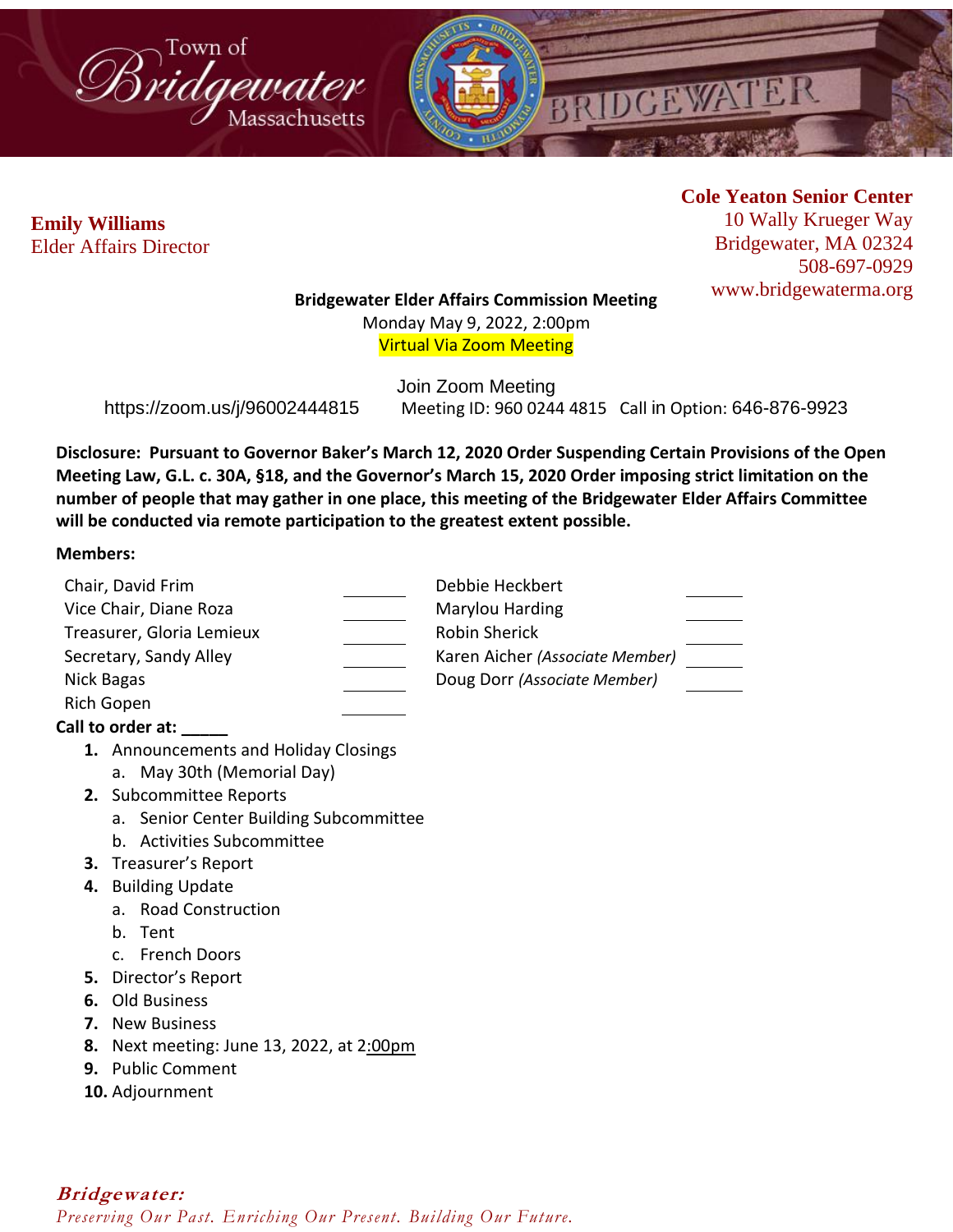

**Cole Yeaton Senior Center** 10 Wally Krueger Way Bridgewater, MA 02324 508-697-0929 www.bridgewaterma.org

CHAIRMAN, DAVID FRIM, CALLED THE MEETING TO ORDER AT 2:05 PM. NICK BAGAS WAS WISHED A VERY HAPPY BIRTHDAY! SAD NEWS REPORTED: JOAN COLUMBO HAS PASSED AWAY AND ALSO HER HUSBAND PASSED AWAY!

COMMISSION REORGANIZATION/ELECTIONS: DAVID FRIM: CHAIRMAN DIANE ROZA: VICE CHAIRMAN TREASURER: GLORIA LEMIEUX SECRETARY: SANDY ALLEY

ANNOUNCEMENTS AND CLOSINGS: APRIL 18 THE SENIOR CENTER WILL BE CLOSED

SUBCOMMITTEE REPORT: SENIOR CENTER BUILDING COMMITTEE: CHANGES WERE SENT TO THE ENGINEER. THE TIMELINE FOR BRISTOL PLYMOUTH TO CONSTRUCT THE PORTICO IS NO LONGER AVAILABLE FOR THIS SCHOOL YEAR.

THREE SENIOR CITIZENS WOULD LIKE YARD WORK DONE. VOLUNTEERS ARE NEEDED.

TREASURER'S REPORT: HOWARD FOUNDATION: NOTHING COA REVOLVING: \$1600 EXPENSES.... \$58.00 NEEDY SENIORS: BALANCE \$2503.08 MISCELLANEOUS DONATIONS: \$286.00 EXPENSE \$41,106.13 BALANCE NUTRITION: \$132.OO EXPENSE \$12,973.00 BALANCE

**Bridgewater:**

*Preserving Our Past. Enriching Our Present. Building Our Future.*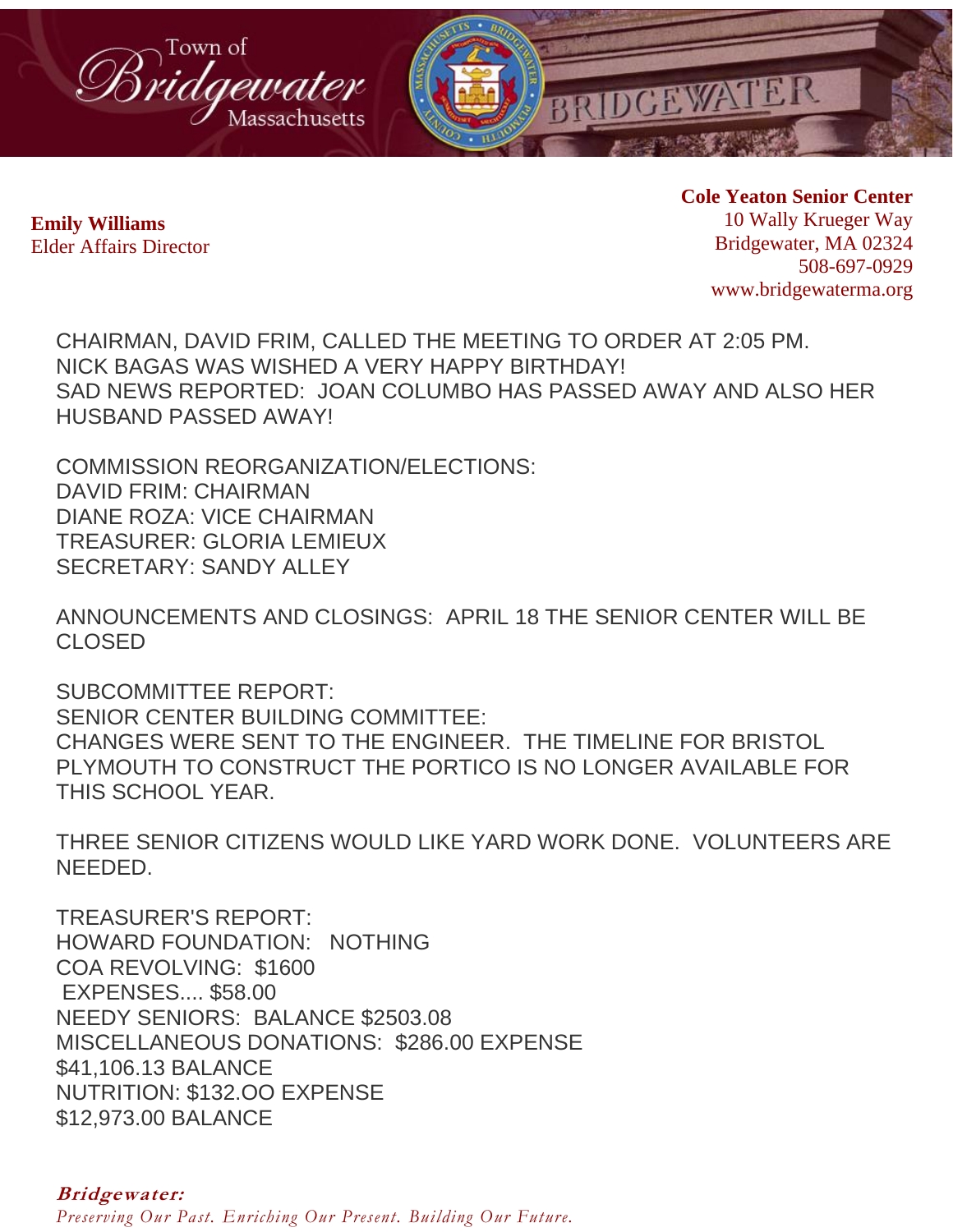

**Cole Yeaton Senior Center** 10 Wally Krueger Way Bridgewater, MA 02324 508-697-0929 www.bridgewaterma.org

MEALS ON WHEELS CLIENTS: 70 NUMBERS RISING ON CONGREGATE LUNCHES AND BISTRO LUNCHES PEOPLE MUST SIGN UP A WEEK IN ADVANCE TO PARTAKE OF CONGREGATE LUNCHES!

BUILDING UPDATE:

DIRECTORS REPORT: PORTICO - FINAL 2ND DRAFT FOR APPROVAL FRENCH DOORS ARE BEAUTIFUL! CHRIS HARTMAN AND CHARLIE SIMONS ARE DIGGING UP THE GROUND RIGHT OUTSIDE THE FRENCH DOORS FOR A NEW PATIO. LOOKING FOR A PATIO SET TO BE DONATED. ROAD CONSTRUCTION STARTED LAST WEEK. PICKLE BALL GOING VERY SMOOTHLY. THE REFRIGERATOR DIED SO A NEW ONE WAS PURCHASED FOR APPROXIMATELY \$3000.00. THE GREASE TRAP OVERFLOWED BUT A COMPANY HAS COME TO TAKE CARE OF IT.

ROOF:

IT WILL BE A MAJOR EXPENSE TO REPAIR IT. THE GROUNDS ARE LOOKING GOOD. THE GARDEN CLUB WILL TRANSPLANT THE ITEMS THAT WERE DUG UP LAST WEEK.

EAC MET WITH PARKS AND RECREATION LAST WEEK. A SUBCOMMITTEE WAS REQUESTED BUT NOT ACCEPTED. TIMES TO USE THE PICKLE-BALL COURTS ARE IN THE WORKS. BRIDGEWATER SENIORS GET FREE PICKLE-BALL LESSONS. RICH ASKED IF THERE WILL BE AFTERNOON TIMES FOR PICKLE-BALL PLAY. OUTREACH TO BRIDGEWATER SENIORS HAS BEEN REALLY GREAT!

*Preserving Our Past. Enriching Our Present. Building Our Future.*